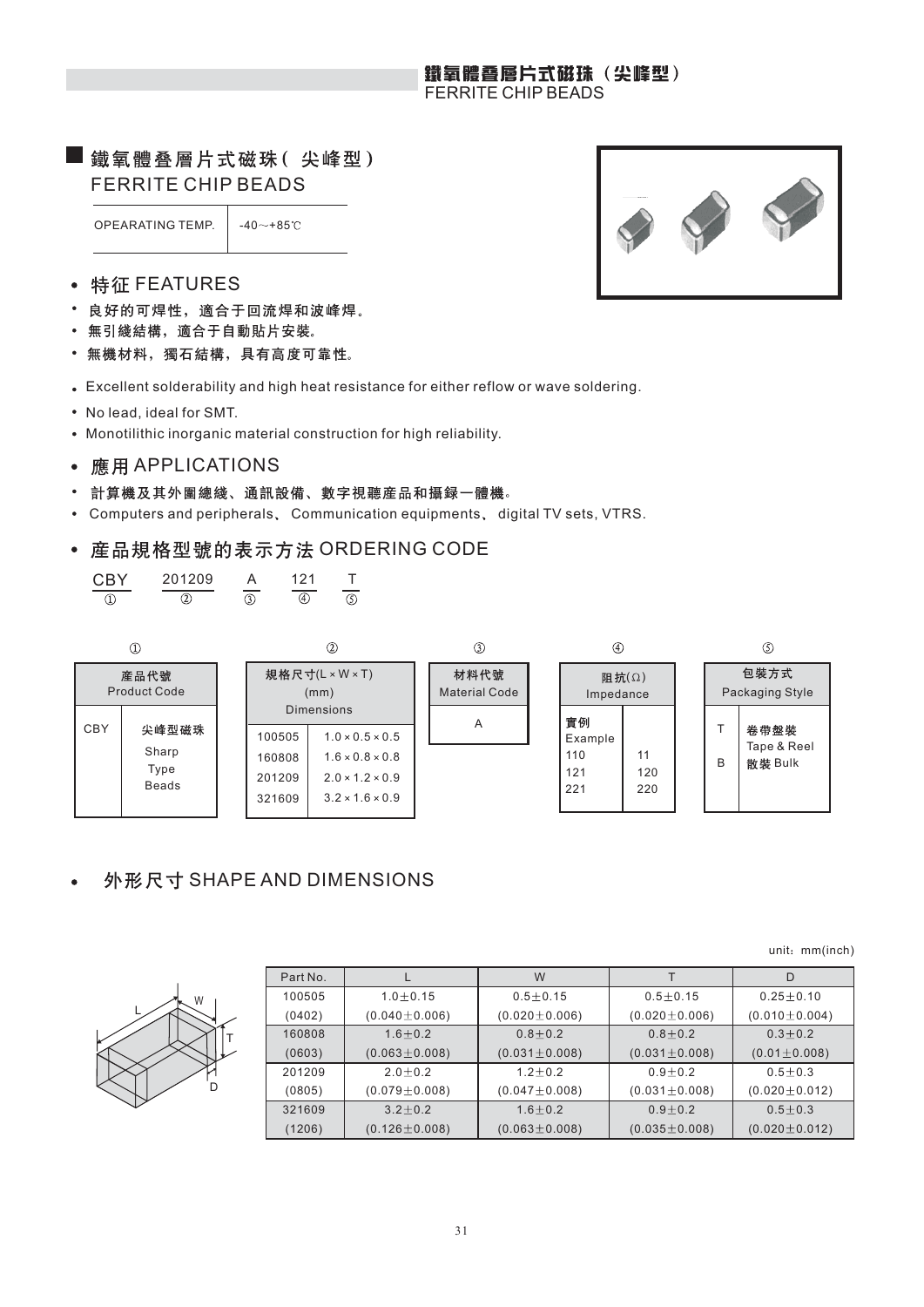

## • 電性能參數 ELECTRICAL CHARACTERISTICS

1005 TYPE

| Part No.      | Impedance( $\Omega$ )<br>At 100MHz | $DCR(\Omega)$ Max | $lr$ (mA) $Max$ |
|---------------|------------------------------------|-------------------|-----------------|
| CBY100505A070 | $0 - 11$                           | 0.10              | 300             |
| CBY100505A190 | $12 - 25$                          | 0.10              | 300             |
| CBY100505A260 | $26 \pm 25\%$                      | 0.20              | 300             |
| CBY100505A310 | $31 \pm 25\%$                      | 0.20              | 300             |
| CBY100505A600 | $60 \pm 25\%$                      | 0.35              | 200             |
| CBY100505A101 | $100 \pm 25\%$                     | 0.50              | 150             |
| CBY100505A121 | $120 \pm 25\%$                     | 0.50              | 150             |
| CBY100505A151 | $150 \pm 25\%$                     | 0.55              | 150             |
| CBY100505A221 | $220 \pm 25\%$                     | 0.70              | 150             |
| CBY100505A301 | $300 \pm 25\%$                     | 0.80              | 100             |
| CBY100505A501 | $500 \pm 25\%$                     | 1.10              | 100             |
| CBY100505A601 | $600 \pm 25\%$                     | 1.30              | 100             |
| CBY100505A801 | $800 \pm 25\%$                     | 1.40              | 50              |

#### 1608 TYPE

| Part No.      | Impedance( $\Omega$ )<br>At 100MHz | $DCR (\Omega)$ Max | $lr$ (mA) $Max$ |
|---------------|------------------------------------|--------------------|-----------------|
| CBY160808A070 | $0 - 11$                           | 0.10               | 600             |
| CBY160808A110 | $7 - 15$                           | 0.20               | 500             |
| CBY160808A260 | $26 + 25%$                         | 0.25               | 400             |
| CBY160808A310 | $31 + 25%$                         | 0.25               | 400             |
| CBY160808A500 | $50 + 25%$                         | 0.30               | 300             |
| CBY160808A700 | 70±25%                             | 0.30               | 300             |
| CBY160808A800 | $80 + 25%$                         | 0.30               | 300             |
| CBY160808A101 | 100±25%                            | 0.35               | 200             |
| CBY160808A121 | 120±25%                            | 0.35               | 200             |
| CBY160808A151 | 150±25%                            | 0.35               | 200             |
| CBY160808A181 | 180±25%                            | 0.40               | 200             |
| CBY160808A221 | $220 \pm 25\%$                     | 0.40               | 200             |
| CBY160808A301 | 300±25%                            | 0.50               | 150             |
| CBY160808A501 | 500±25%                            | 0.60               | 150             |
| CBY160808A601 | 600±25%                            | 0.70               | 100             |
| CBY160808A801 | 800±25%                            | 0.80               | 100             |
| CBY160808A102 | $1000 + 25%$                       | 0.90               | 100             |
| CBY160808A122 | $1200 + 25%$                       | 1.00               | 100             |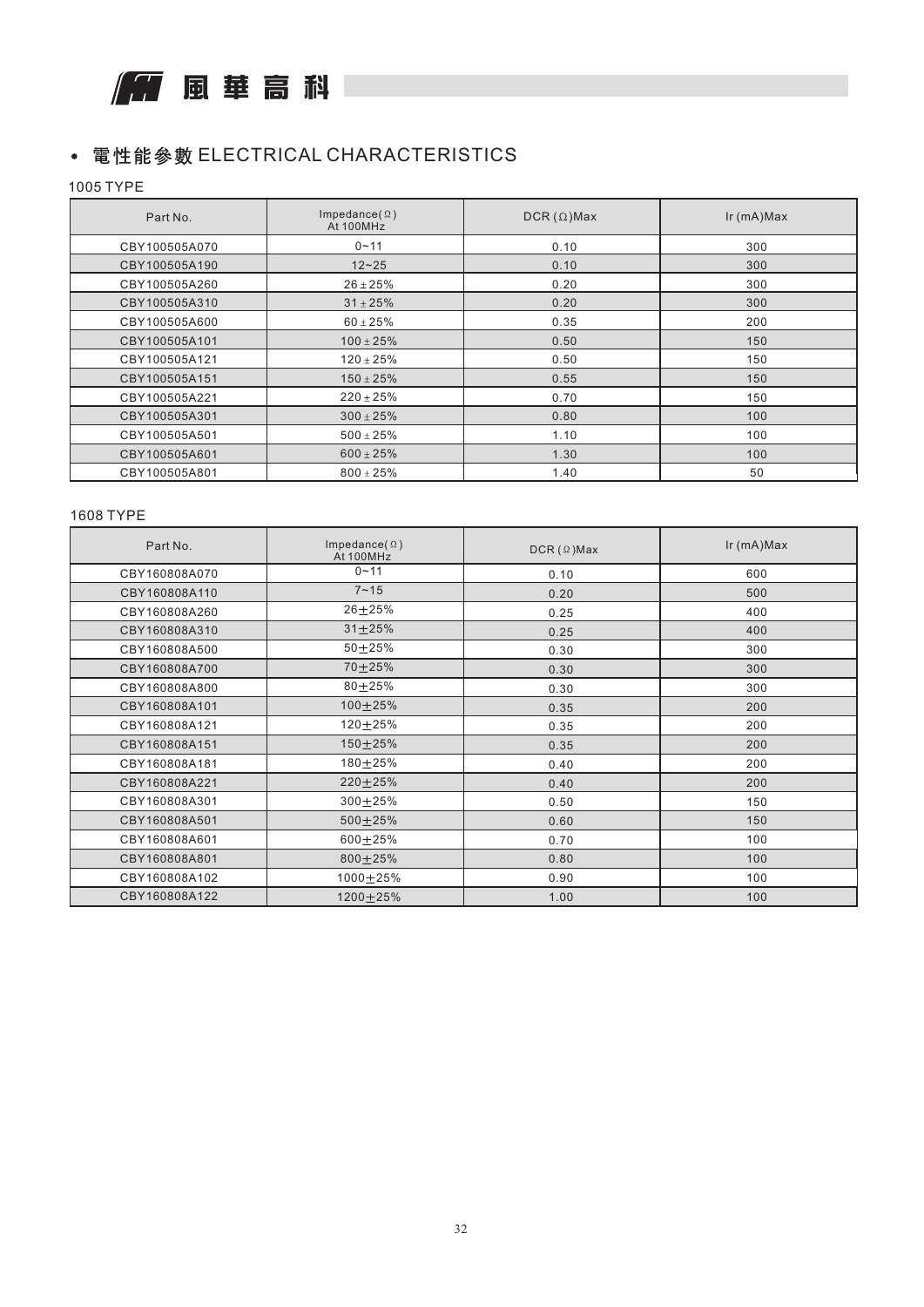# 鐵氧體叠層片式磁珠(尖峰型)<br>FERRITE CHIP BEADS

#### 2012 TYPE

| Part No.      | Impedance( $\Omega$ )<br>At 100MHz | $DCR (\Omega)$ Max | Ir (mA)Max |
|---------------|------------------------------------|--------------------|------------|
| CBY201209A110 | $7 - 15$                           | 0.15               | 600        |
| CBY201209A190 | $12 - 25$                          | 0.15               | 600        |
| CBY201209A260 | $26 + 25%$                         | 0.20               | 400        |
| CBY201209A310 | $31 + 25%$                         | 0.20               | 400        |
| CBY201209A500 | $50 + 25%$                         | 0.25               | 400        |
| CBY201209A600 | $60 + 25%$                         | 0.25               | 400        |
| CBY201209A800 | $80 + 25%$                         | 0.25               | 400        |
| CBY201209A121 | $120 + 25%$                        | 0.25               | 300        |
| CBY201209A151 | 150±25%                            | 0.25               | 300        |
| CBY201209A181 | 180±25%                            | 0.30               | 300        |
| CBY201209A221 | $220 + 25%$                        | 0.30               | 300        |
| CBY201209A301 | $300 + 25%$                        | 0.30               | 200        |
| CBY201209A501 | 500±25%                            | 0.35               | 200        |
| CBY201209A601 | $600 + 25%$                        | 0.40               | 200        |
| CBY201209A801 | $800 + 25%$                        | 0.45               | 150        |
| CBY201209A102 | 1000±25%                           | 0.50               | 100        |
| CBY201209A122 | $1200 + 25%$                       | 0.60               | 100        |
| CBY201209A152 | 1500±25%                           | 0.70               | 50         |

#### 3216 TYPE

| Part No.      | Impedance( $\Omega$ )<br>At 100MHz | $DCR(\Omega)$ Max | $lr$ (mA) $Max$ |
|---------------|------------------------------------|-------------------|-----------------|
| CBY321609A190 | $12 - 25$                          | 0.10              | 500             |
| CBY321609A260 | $26 + 25%$                         | 0.10              | 500             |
| CBY321609A310 | $31 + 25%$                         | 0.10              | 500             |
| CBY321609A700 | $70 + 25%$                         | 0.20              | 400             |
| CBY321609A800 | $80 + 25%$                         | 0.20              | 300             |
| CBY321609A101 | 100±25%                            | 0.30              | 300             |
| CBY321609A121 | $120 + 25%$                        | 0.30              | 300             |
| CBY321609A151 | $150 + 25%$                        | 0.30              | 300             |
| CBY321609A221 | $220 \pm 25%$                      | 0.30              | 300             |
| CBY321609A301 | $300 \pm 25\%$                     | 0.35              | 300             |
| CBY321609A501 | 500±25%                            | 0.35              | 200             |
| CBY321609A601 | $600 + 25%$                        | 0.35              | 200             |
| CBY321609A801 | $800 + 25%$                        | 0.40              | 200             |
| CBY321609A102 | $1000 + 25%$                       | 0.50              | 200             |
| CBY321609A122 | $1200 + 25%$                       | 0.60              | 100             |
| CBY321609A202 | $2000 \pm 25\%$ @50MHz             | 1.00              | 50              |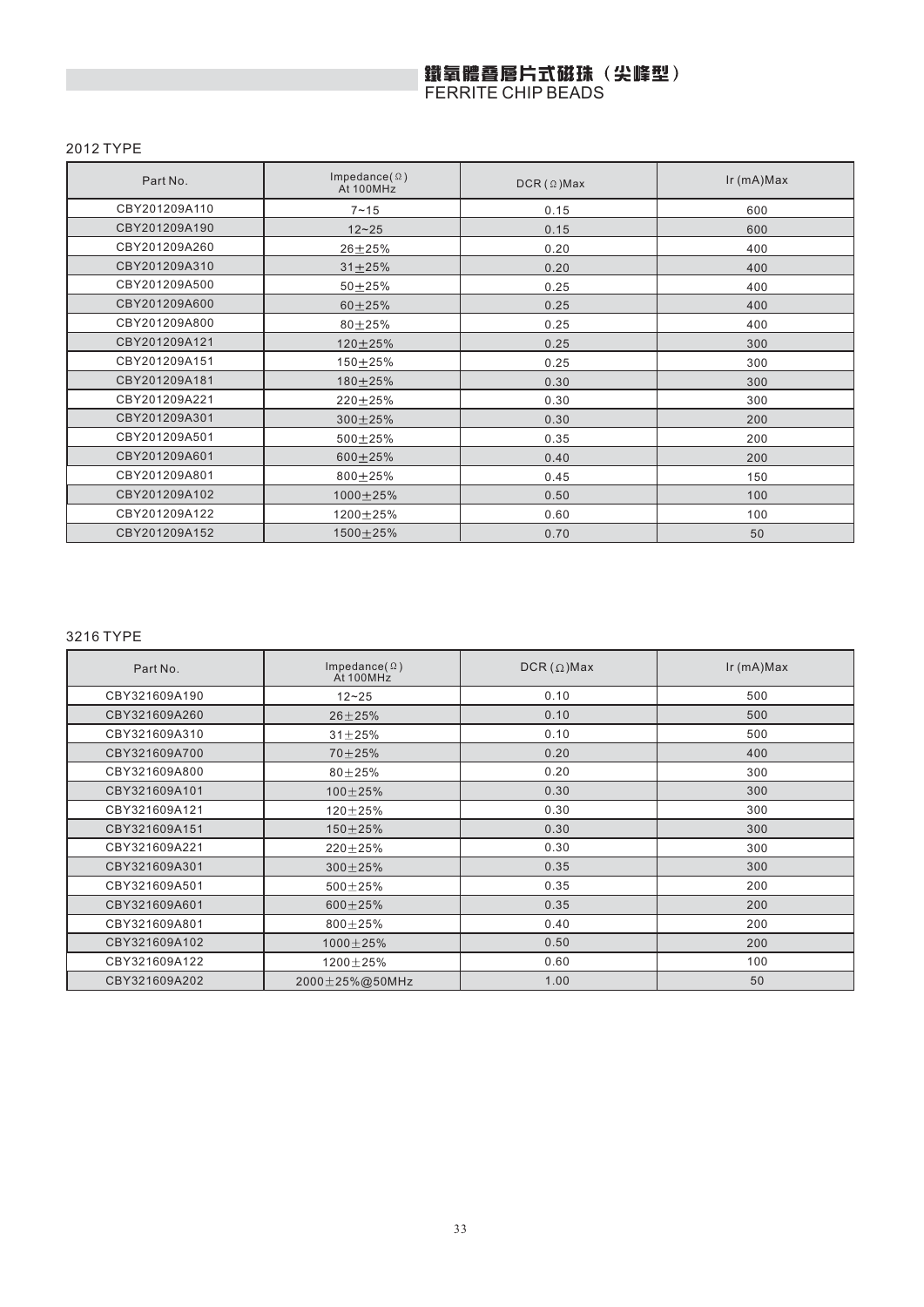風華高科

## ■ 鐵氧體叠層片式磁珠(尖峰型) FERRITE CHIP BEADS

1608 SERIES































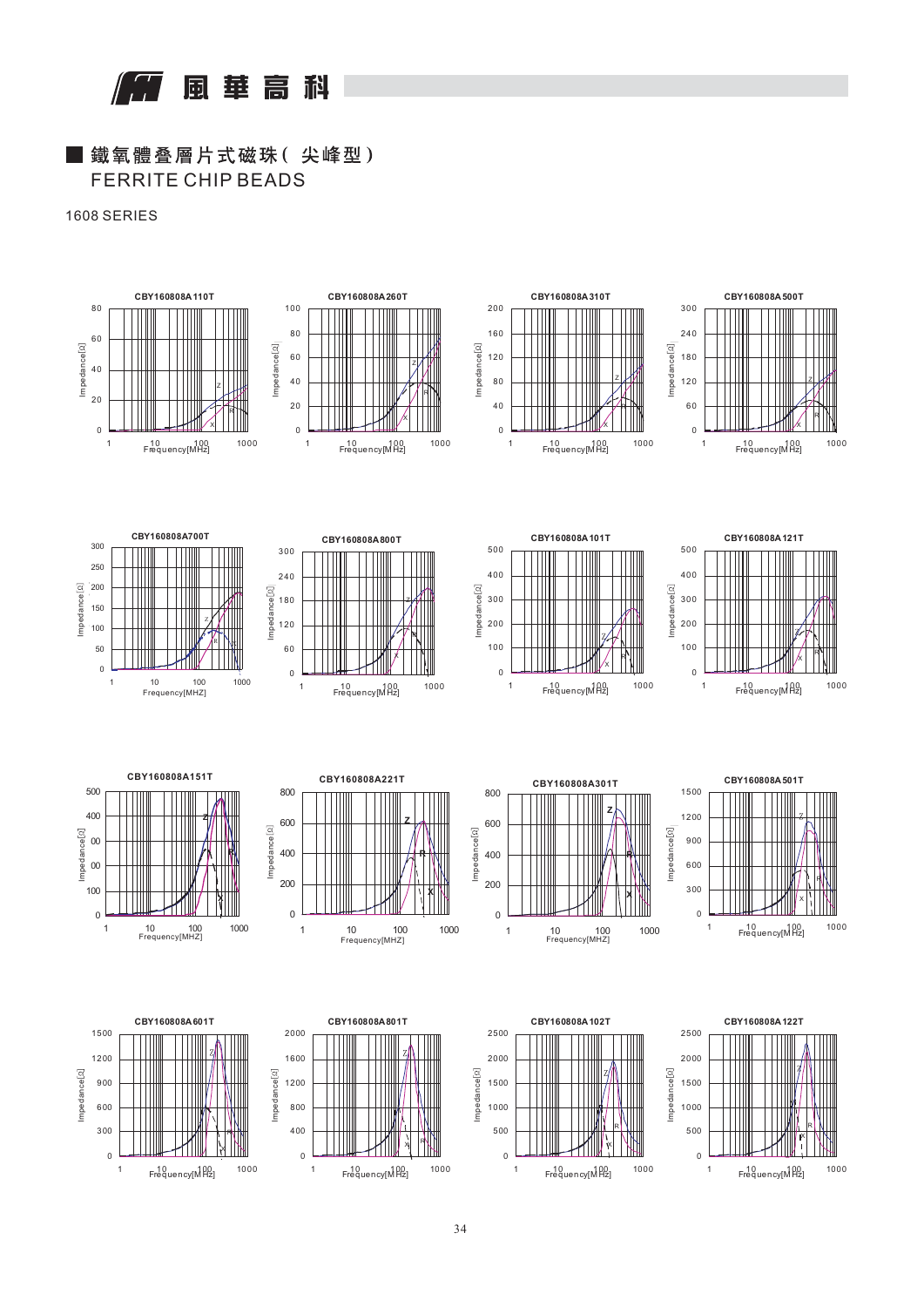#### 鐵氧體叠層片式磁珠(尖峰型) FERRITE CHIP BEADS

## ■ 鐵氧體叠層片式磁珠(尖峰型) FERRITE CHIP BEADS

#### 2012 SERIES

Impedance[Ù]

Impedance

 $Impedance[\Omega]$ 



Z

Impedance[Ù]

Impedance

Impedance $[0]$ 

k K

**CBY201209A 110T**



**CBY201209A 190T**

Z

R X









1 10 100<br>Frequency[MHz] 1000